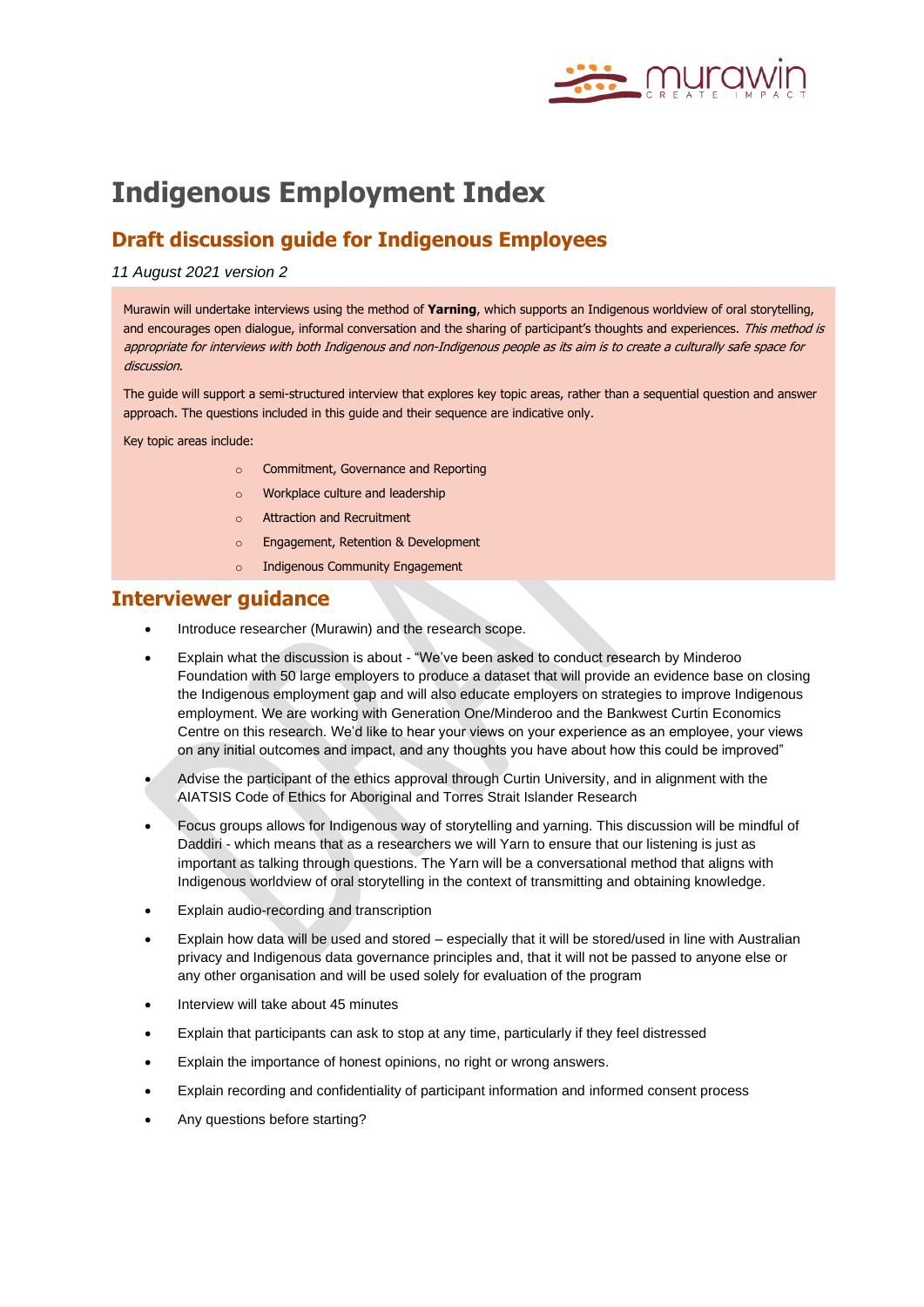## **Discussion guide**

- **1 Introductions and context** 
	- Can you share a bit about yourself your mob, where you're from?
	- And what about your role and the company you work for?
	- When you talk about your experience, think about how this compares to previous workplaces.
- **2 Attraction and Recruitment**
	- What was your experience like searching for jobs and in the recruitment process for this role?
		- o Did you feel comfortable and culturally safe during this process?
- **3 Engagement, Retention & Development** 
	- Do you feel confident and supported at work to participate in activities for professional development and leadership?
	- Do you feel that leadership opportunities are accessible to you as an Indigenous employee?
	- How responsive do you feel your organisation is to experiences of racism, harassment or discrimination in the workplace?
		- o How confident do you feel to be able to raise an issue?
		- $\circ$  Do you feel you will be acknowledged, appropriate support provided, and/or action taken?
- **4 Workplace culture and leadership** 
	- How do you feel about the cultural activities or training that your organisation provides, and the outcomes it achieves?
	- Do you believe your organisation will treat you fairly?
- **5 Commitment, Governance and Reporting**
	- What is your understanding of the organisation's RAP, Indigenous employment strategy and/or commitment to reconciliation?
		- o Overall, how do you feel about your organisation's commitment and approach to reconciliation?
	- Are you aware if the organisation has KPIs for Indigenous employment?
		- $\circ$  How do you view Indigenous employment in your organisation? E.g., is it genuine and based on merit or tokenistic?
- **6 Indigenous Community Engagement**
	- Do you have any understanding about how your organisation engages with Indigenous communities on Indigenous related work? i.e., is there an Indigenous Engagement Strategy?
	- Are you comfortable with or proud of how your organisation engages with Indigenous people?
- **7 Closing notes and recommendations**
	- Overall, how do you feel your organisation is performing in regard to Indigenous employment?